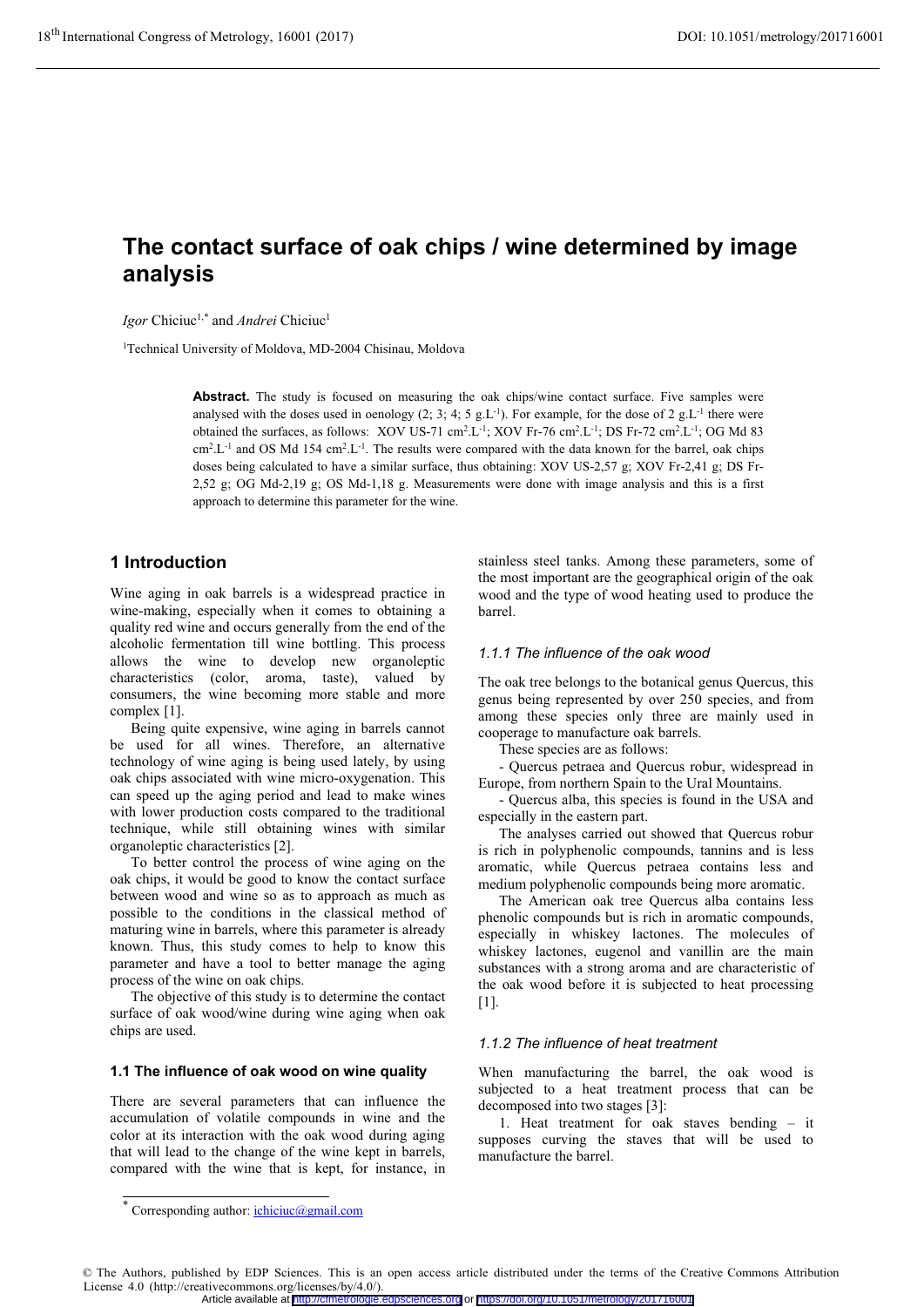2. Heat treatment by burning  $-$  it supposes to give the barrel its specific shape. This heating of the barrel leads to changes in the structure and composition of the oak wood. Thermal treatment by burning defines the quality of the barrel and influences the subsequent evolution of the organoleptic characteristics of the wine during aging.

#### 1.2 Image analysis, ImageJ

Image analysis has found utility in various fields of human activity, totally different from each other. Thus, this technique is widely used in the food industry, agriculture, biology, medicine, environment and many other areas of modern activity [4].

Image analysis done with the help of ImageJ software was used in this study for the characterization of the oak chips contact surface during wine aging. This is open-source software developed by Wayne Rasband from the National Institute of Health.

## 2 Material and methods

#### 2.1 Oak chips

The oak chips used in this study are sold by the companies Martin Vialatte Chologie (France), Corimpex (Italy) and Oenolab (Moldova). The products from Martin Vialatte Chologie correspond to a medium heat treatment and are of American and French origin (XOV  $US$  – American oak tree, and XOV Fr – French oak tree). The oak chips from Corimpex are of French origin, subjected to a light heat treatment and sold under the name Dessein structure (DS Fr). The oak chips from Oenolab are of Moldovan origin, treated to a medium heat treatment and sold under the name Oenotal Grosier (OG Md) and Oenotal Standard (OS Md) (Figure 1).



Figure 1. Oak chips.

### 2.2 Characterization of the contact surface

Contact surfaces for barrels and other regular oak shapes (nuggets, staves, ministaves, ...) are measurable by the usual measurement means and mathematically computable [2], [5]. Due to the fact that oak chips have irregular forms, this determination is difficult to be done and its surface is little known. Therefore, in this study we tried to determine the contact surface wood/wine using image analysis. In this case, this method is not a very accurate method due to irregularities at the surface of the chips, but it is a method that allows us to get closer to measuring the contact surface wood/wine.

In order to characterize the contact surface, we proceeded the following way:

1. In the first stage oak chips images are obtained. Two methods to obtain the image were used:

1.1. In the first case by using a photo camera - for the all studied oak chips samples (for XOV US and XOV Fr a JVC photo camera, model KV-F50E was used); for DS Fr a NIKON photo camera, model D90 was used and for OG Md and OS Md a Canon EOS photo camera, model 1200D was used. When capturing the image, a light source placed above the area of image capture for a better brightness is used. The analyzed oak chips are placed on the area of image capture, being spread over a white sheet of paper and distributed in a single layer. The oak chips are separated from each other into pieces, so that they are not stuck together and can be clearly distinguished when capturing the image (Figure 2).



Figure 2. Captured image.

1.2. In the second case by using a scanner - only for the oak chips samples OG Md and OS Md, the same samples used for obtain the image by photo camera  $(1.1)$ . A scanner Canon I-SENSYS MF4450 was used to get image and the analyzed oak chips are placed on the working area of scanner, distributed in a single laver. The oak chips are separated similar like for camera, they are not stuck together and can be clearly distinguished.

2. To have access to the surface of the oak chips, the captured image is subjected to the image treatment using ImageJ (for XOV US and XOV Fr 1.43q version was used, for DS Fr, OG Md and OS Md 1.50e version was used). The surface of each wood chips is determined. The total surface of a specimen of wood chips in part corresponds to the determined surface multiplied by two. The thickness of the wood chips during its contact surface characterization was not taken into account.

2.1. The image is opened in the ImageJ software (from the menu: File-Open-select photo) and is converted from color to black and white (Image-Type-8-bit) (Figure 3).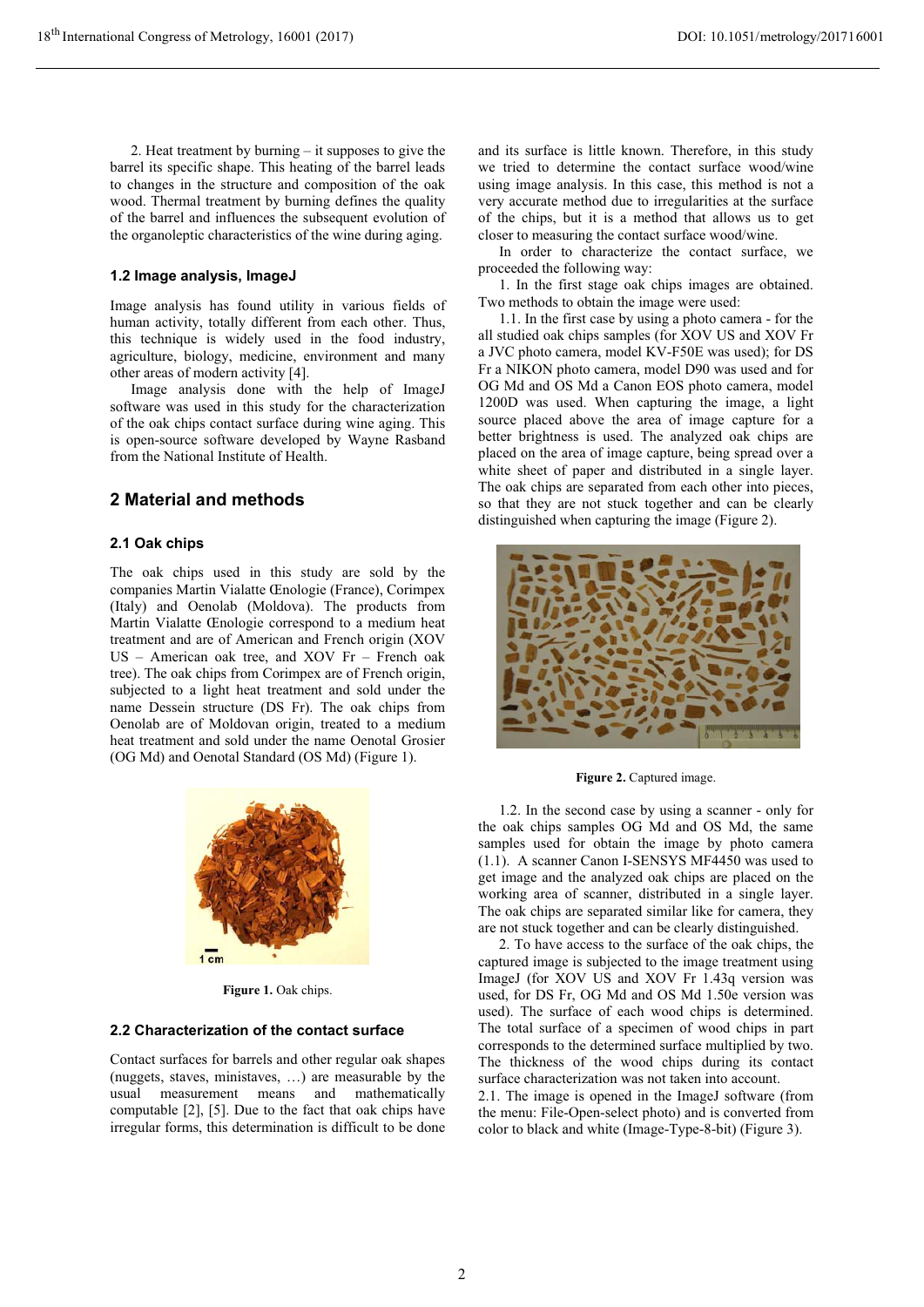

Figure 3. Image converted to black and white (8-bit).

Then, the measuring scale is selected by drawing a line (Straight button) on the desired length (50 mm), on the surface of the ruler. The measuring scale is set from the menu (Analyze-Set Scale) and in the box Known Distance it is written 50; it is also introduced the measuring unit - mm (box Unit of length). To check the correct selection of the measuring scale, another line is drawn on the ruler and it is determined its distance. You can continue if the distance is selected correctly, otherwise the measuring scale has to be reset in the way described above.

2.2. The image is processed to distinguish better the threshold of the oak chips pieces (from the menu Process-Binary-Make Binary).

The image of the ruler in the photo is removed in order not to disturb the subsequent determination of the contact surface (the surface of the ruler is selected by using the Rectangular instrument, and then from the menu select Edit-Clear) (Figure 4).



Figure 4. Threshold image.

2.3. The surface of the oak chips is determined (from the menu: Analyze-Analyze Particles), Show Outlines is selected. Display Results is ticked and then press the button OK (Figure 5). As a result, we get an image with each piece of wood chips well defined and numbered. The results regarding the calculation of the surface of oak chips automatically open in a separate window where the calculated surface for each piece of oak chips is shown. For further processing of the data obtained, these results are exported to an Excel file.



Figure 5. Final image.

# 2 Results and discussions

The data measured for the samples of oak chips show a total number of pieces of oak characterized by a number of 5606 pieces, for the XOV US oak chips, having a total area of  $3674 \text{ cm}^2$  and a weight of 104 g. (Table 1).

|  | Table 1. Data measured for the oak chips. |
|--|-------------------------------------------|
|--|-------------------------------------------|

| Oak chips                             | Number<br>of<br>captured<br>images | Pieces<br>of oak<br>chips in<br>the<br>studied<br>sample | Total<br>contact<br>surface,<br>cm <sup>2</sup> | Sample<br>weight,<br>g |
|---------------------------------------|------------------------------------|----------------------------------------------------------|-------------------------------------------------|------------------------|
| Chips<br>XOV US                       | 40                                 | 5606                                                     | 3674                                            | 104                    |
| Chips<br>XOV Fr                       | 40                                 | 6566                                                     | 3815                                            | 101                    |
| Chips DS<br>Fr                        | 55                                 | 11328                                                    | 7230                                            | 200                    |
| Chips OG<br>Md (by<br>camera)         | 41                                 | 10566                                                    | 9074                                            | 218                    |
| Chips OG<br>Md (by<br>scanner)        | 41                                 | 10522                                                    | 8989                                            | 218                    |
| Chips OS<br>Md (by<br>camera)         | 41                                 | 11591                                                    | 2850                                            | 37                     |
| Chips OS<br>Md (by<br>scanner)        | 41                                 | 11535                                                    | 2805                                            | 37                     |
| Bordeaux<br>wine<br>barrel<br>(225 L) |                                    | 1                                                        | 20400                                           | 45000                  |

In the case of XOV Fr oak chips, a number of 6566 pieces were analyzed, with a total area of 3815 cm<sup>2</sup>, for a weight of 101 g. For the DS Fr sample, a total of 11328 pieces of oak chips were analyzed, with a total area of 7230 cm<sup>2</sup>, having a weight of 200 g. In the case of OG Md sample, a number of 10566 (by camera) and 10522 (by scanner) pieces were obtained, with a total area of 9074 cm<sup>2</sup> (by camera) and 8989 cm<sup>2</sup> (by scanner) for a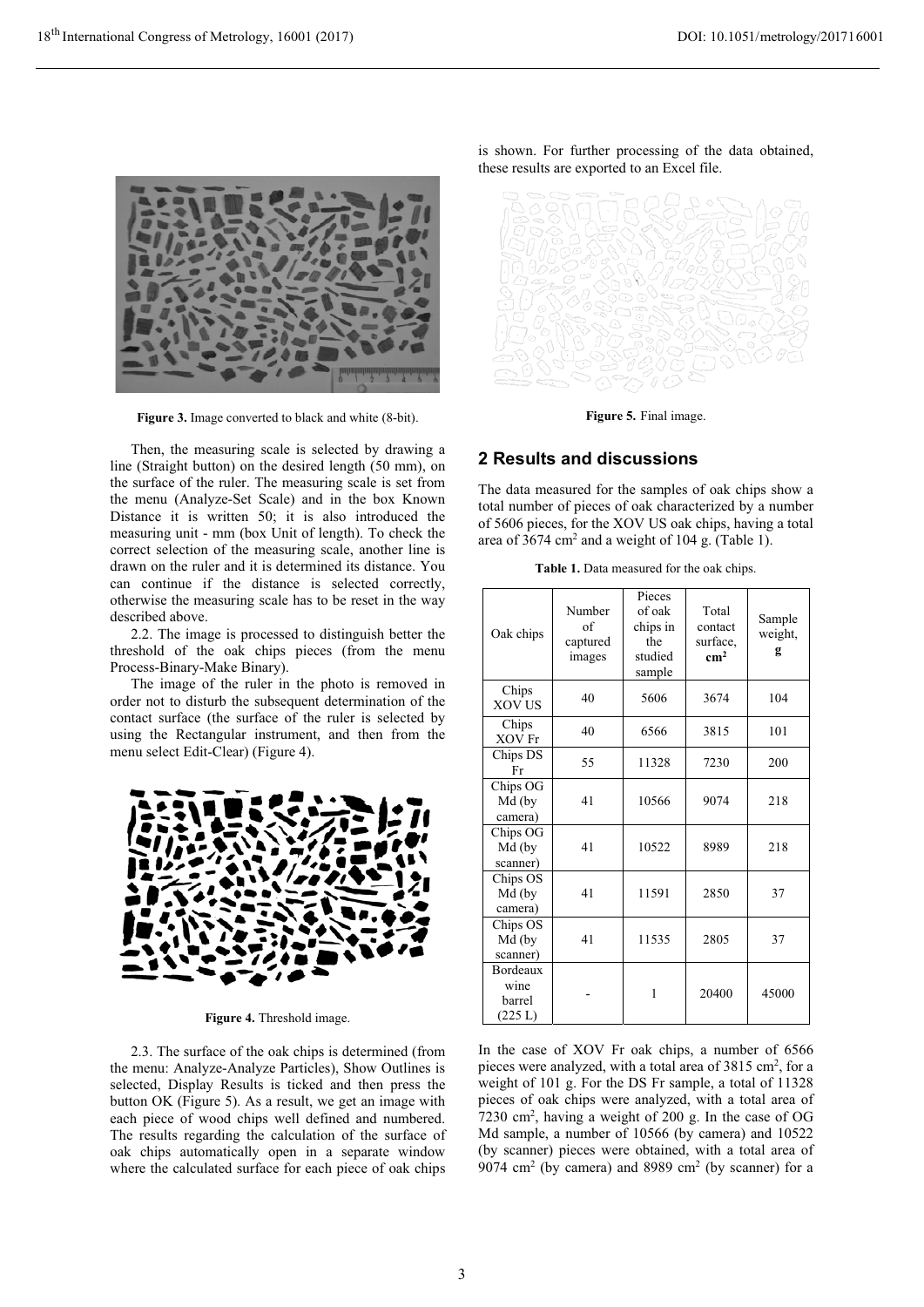From the data obtained in the characterization of the contact surface of the oak chips and taking into account the current doses employed in oenology namely 2; 3; 4; 5  $g.L^{-1}$  [3] the wood/wine contact surface was calculated  $(Table 2).$ 

|  | Table 2. Data calculated for the oak chips. |  |  |
|--|---------------------------------------------|--|--|
|  |                                             |  |  |

|                                            | Contact surface (dose of oak chips,<br>$x$ g.L <sup>-1</sup> ), cm <sup>2</sup> .L <sup>-1</sup> |                                      |                                  |                                             | Needed<br>dose of<br>oak                                                                                                       |
|--------------------------------------------|--------------------------------------------------------------------------------------------------|--------------------------------------|----------------------------------|---------------------------------------------|--------------------------------------------------------------------------------------------------------------------------------|
| Oak<br>chips                               | $2 g.L^{-1}$                                                                                     | $3 g.L^{-1}$                         | $4 g.L^{-1}$                     | $5 g.L^{-1}$                                | chips<br>for a<br>contact<br>surface<br>similar a<br>Bor-<br>deaux<br>barrel<br>(91)<br>$cm2.L-$<br>$^{1}),$ g.L <sup>-1</sup> |
| XOV<br>US                                  | $(3674*2$<br>$(104)$ =<br>71                                                                     | (3674)<br>$*3/10$<br>$4) =$<br>106   | $(3674*4$<br>$(104)$ =<br>141    | (3674)<br>$*_{5/10}$<br>$4) =$<br>177       | $(91*104$<br>$/3674=$<br>2,57                                                                                                  |
| XOV<br>Fr                                  | $(3815*2)$<br>$(101)$ =<br>76                                                                    | (3815<br>$*3/10$<br>$I) =$<br>113    | $(3815*4)$<br>$(101) =$<br>151   | (3815<br>*5/10<br>$I$ ) =<br>189            | $(91*101$<br>$/3815=$<br>2,41                                                                                                  |
| DS Fr                                      | $(7230*2)$<br>$(200)$ =<br>72                                                                    | (7230<br>$*3/20$<br>$(0)=$<br>108    | $(7230*4)$<br>$(200)$ =<br>145   | (7230)<br>$*_{5/20}$<br>$(0) =$<br>181      | $(91*200$<br>$(7230)$ =<br>2,52                                                                                                |
| OG Md<br>(by)<br>camera)                   | $(9074*2$<br>(218)<br>83                                                                         | (9074)<br>*3/21<br>$8) =$<br>125     | $(9074*4$<br>(218)<br>166        | (9074)<br>$*_{5/21}$<br>$\delta$ ) =<br>208 | $(91*218$<br>$/9074=$<br>2,19                                                                                                  |
| OG Md<br>(by)<br>scanner)                  | $(8989*2$<br>(218)<br>82                                                                         | (8989<br>*3/21<br>$\delta$ )=<br>124 | (8989*4<br>(218)<br>165          | (8989<br>*5/21<br>$\delta$ ) =<br>206       | $(91*218$<br>$(8989)$ =<br>2,21                                                                                                |
| <b>OS</b><br>Md (by<br>camera)             | $(2850*2)$<br>(37)<br>$=$<br>154                                                                 | (2850<br>*3/37)<br>$=$<br>231        | $(2850*4)$<br>(37)<br>$=$<br>308 | (2850<br>*5/37)<br>385                      | $(91*37/$<br>$2850 =$<br>1,18                                                                                                  |
| <b>OS</b><br>Md (by<br>scanner)            | $(2805*2)$<br>(37)<br>152                                                                        | (2805<br>$*3/37)$<br>227             | $(2805*4)$<br>(37)<br>303        | (2805<br>$*5/37)$<br>379                    | $(91*37/$<br>$2805 =$<br>1,20                                                                                                  |
| Bor-<br>deaux<br>wine<br>barrel<br>(225 L) | (20400/<br>$225 =$<br>91                                                                         | (2040<br>0/225<br>91                 | (20400/<br>$225 =$<br>91         | (2040<br>0/225<br>91                        |                                                                                                                                |

To calculate the contact surface  $(cm^2.L^{-1})$  the calculation was used as follows: the total contact surface determined by image analysis  $(cm<sup>2</sup>)$  was multiplied by the dose of the oak chips used  $(g.L^{-1})$  and divided by the weight of the oak chips sample  $(g)$ . For instance, in the case of Chips XOV US, for a dose of 2  $g.L^{-1}$ , the following result was obtained:  $3674 \text{ cm}^2 \cdot 2 \text{ g.L}^{-1} / 104 \text{ g}$  $= 71$  cm<sup>2</sup>.L<sup>-1</sup>. Thus, it was performed the calculation for the studied methods and they are compared with the results known for the barrel  $(91 \text{ cm}^2 \text{.}L^{-1})$  [5].

The contact surface was determined and we can to see the results are close for the studied samples, except oak chips OS Md, which larger surface. This sample has smaller pieces compared to the others samples. For *example,* for a dose of oak chips of 2  $g.L^{-1}$ , there is a contact surface of 71 cm<sup>2</sup>.L<sup>-1</sup> (XOV US), 76 cm<sup>2</sup>.L<sup>-1</sup> (XOV Fr), 72 cm<sup>2</sup>.L<sup>-1</sup> (DS Fr), 82-83 cm<sup>2</sup>.L<sup>-1</sup> (OG Md), and  $152-154$  cm<sup>2</sup>.L<sup>-1</sup> (OS Md). Except the OS Md, the dose of oak chips of 2  $g.L^{-1}$  for other samples has a smaller contact surface compared to that of the barrel, while the doses of oak chips of 3; 4; 5  $g.L^{-1}$  have a bigger contact surface that for the barrel. The obtained results concerning the contact surface, for the samples OG Md and OS Md, determined by capturing the images by two different methods (camera, scanner) are similar and doesn't depend on the method.

In the last column in Table 2 there are calculated the doses of oak chips necessary to have a wood/wine contact surface similar to that of an oak barrel  $(g.L^{-1})$ . Thus, the wood/wine contact surface in the case of an oak barrel (91 cm<sup>2</sup>.L<sup>-1</sup>) was multiplied by the weight of the oak chips sample (g) and divided by the total contact surface determined by image analysis  $(cm<sup>2</sup>)$ . For instance, in the case of Chips XOV US, the following result was obtained: 91 cm<sup>2</sup>.L<sup>-1</sup> \* 104 g / 3674 cm<sup>2</sup> = 2,57 g oak chips necessary to have a wood/wine contact surface similar to that of a barrel. As a result, in order to have a wood/wine contact surface of 91  $\text{cm}^2$ . L<sup>-1</sup>, when using oak chips, the following doses are necessary: XOV US oak chips of  $2,57$  g.L<sup>-1</sup>; XOV Fr oak chips of  $2,41$  $g.L^{-1}$ ; DS Fr oak chips of 2,52  $g.L^{-1}$ . Oak chips OG Md (by camera) of  $2,19 \text{ g.L}^{-1}$  and oak chips OS Md (by camera) of  $1,18 \text{ g.L}^{-1}$ .

## **4 Conclusions**

Wine aging in the presence of oak chips is an important process in oenology, hence the need to understand and better control this process. In the case of wine aging on oak chips, the wood / wine contact surface plays an important role for its characteristic features and the knowledge of this surface can bring to diminishing the time allotted for the supervision of the process, to reducing organoleptic and physical-chemical analysis, etc.

There were studied five samples of oak chips different from the point of view of their origin, production and supplier (XOV US, XOV Fr, DS Fr, OG Md and OS Md) used in oenology. It was calculated the necessary quantity of oak chips in order to have a wood/wine contact surface similar to that of the oak